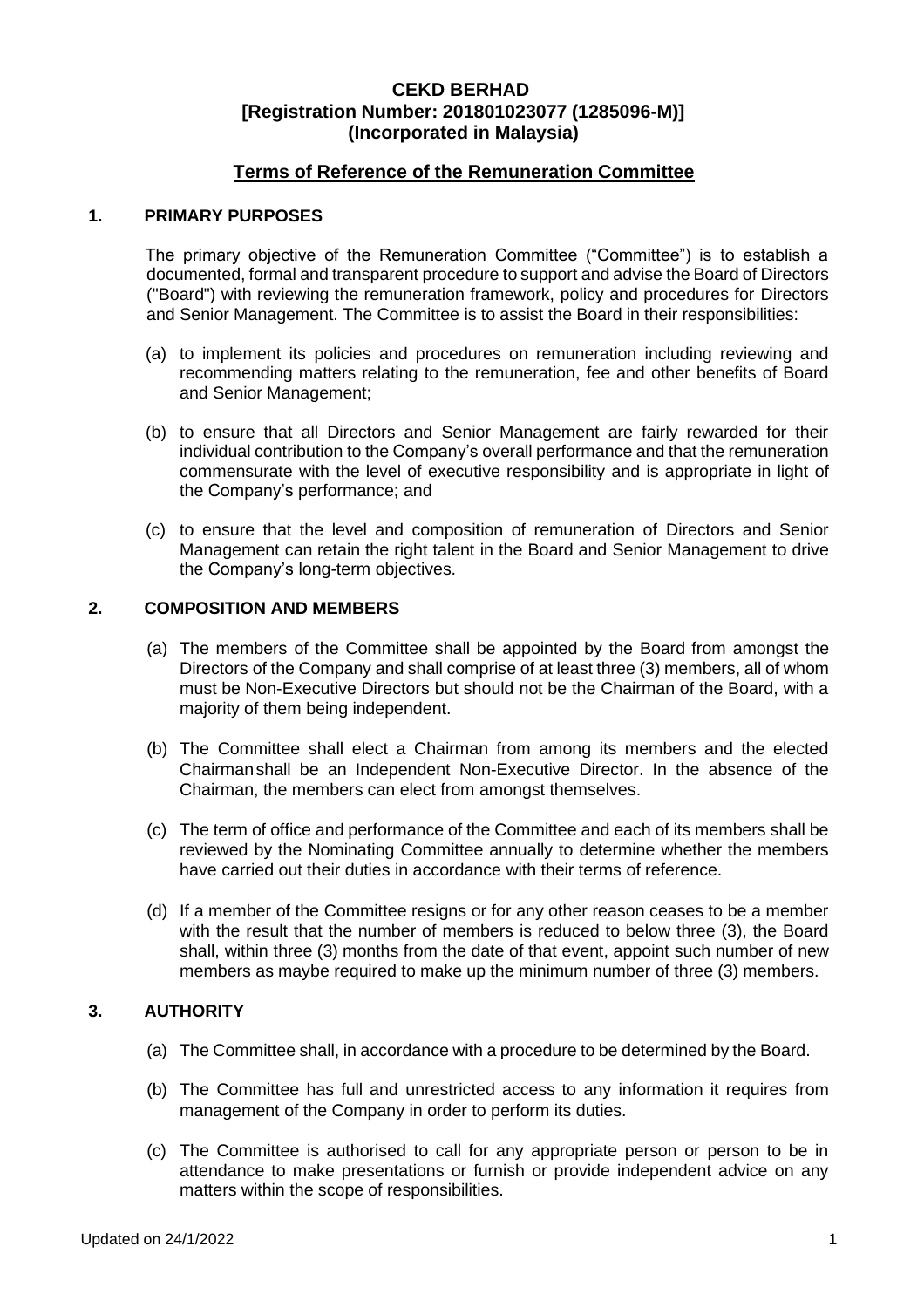## **Terms of Reference of the Remuneration Committee**

- (d) The Committee is authorised by the Board to obtain, at the Company's expense, external legal or other professional advice on any matters within its terms of reference.
- (e) None of the Committee members shall participate in the deliberation, recommendation, decision and voting of his own Directors' fee or other benefits.

### **4. DUTIES AND RESPONSIBILITIES**

In fulfilling its primary objectives, the Committee shall undertake, amongst others, the following duties and responsibilities:

- (a) support the Board in actively overseeing the design and operation of the Group's remuneration system to ensure corporate accountability and governance;
- (b) to develop and administer a fair and transparent remuneration policy and procedure, including the fee structure and level of remuneration for Directors and Senior Management, taking into account the demands, complexities and performance of the Company in managing material sustainability risks and opportunities as well as skills and experience required. The Board determines who makes up Senior Management and if any other group of employees should be covered by the remuneration policy and procedures. The policy and procedure shall be reviewed periodically to ensure relevance to the Group;
- (c) review and recommend to the Board on the remuneration packages of the Directors and Senior Management personnel in all forms, particularly on whether the remuneration remains appropriate to the contribution of each of the Directors and Senior Management personnel, by taking into account the level of expertise, commitment and responsibilities undertaken, with or without other independent professional advice or other outside advice, with reference to the Company's remuneration policy and procedure;
- (d) review and recommend to the Board on the total individual remuneration package for Directors and Senior Management personnel including, where appropriate, salaries, bonuses, directors' fee, allowances, or benefits within the terms of the agreed remuneration policy and based on individual contributions to the Company's overall performance and value instead of dependent on short term performance to avoid any incentives for excessive risk-taking, with reference to the Company's remuneration policy and procedure;
- (e) ensuring that the remuneration package should be structured such that it is competitive and balanced which should be sufficient to attract and retain all caliber Executive Directors and Senior Management;
- (f) ensuring the establishment of a formal and transparent procedure for developing policies, strategies and framework for the remuneration of the Executive Directors and the Senior Management. The framework should encourage Executive Directors to act in ways that enhance the Company's long-term objectives and value implement the policies and procedures on remuneration including reviewing and recommending matters relating to the remuneration of the Board and the Senior Management;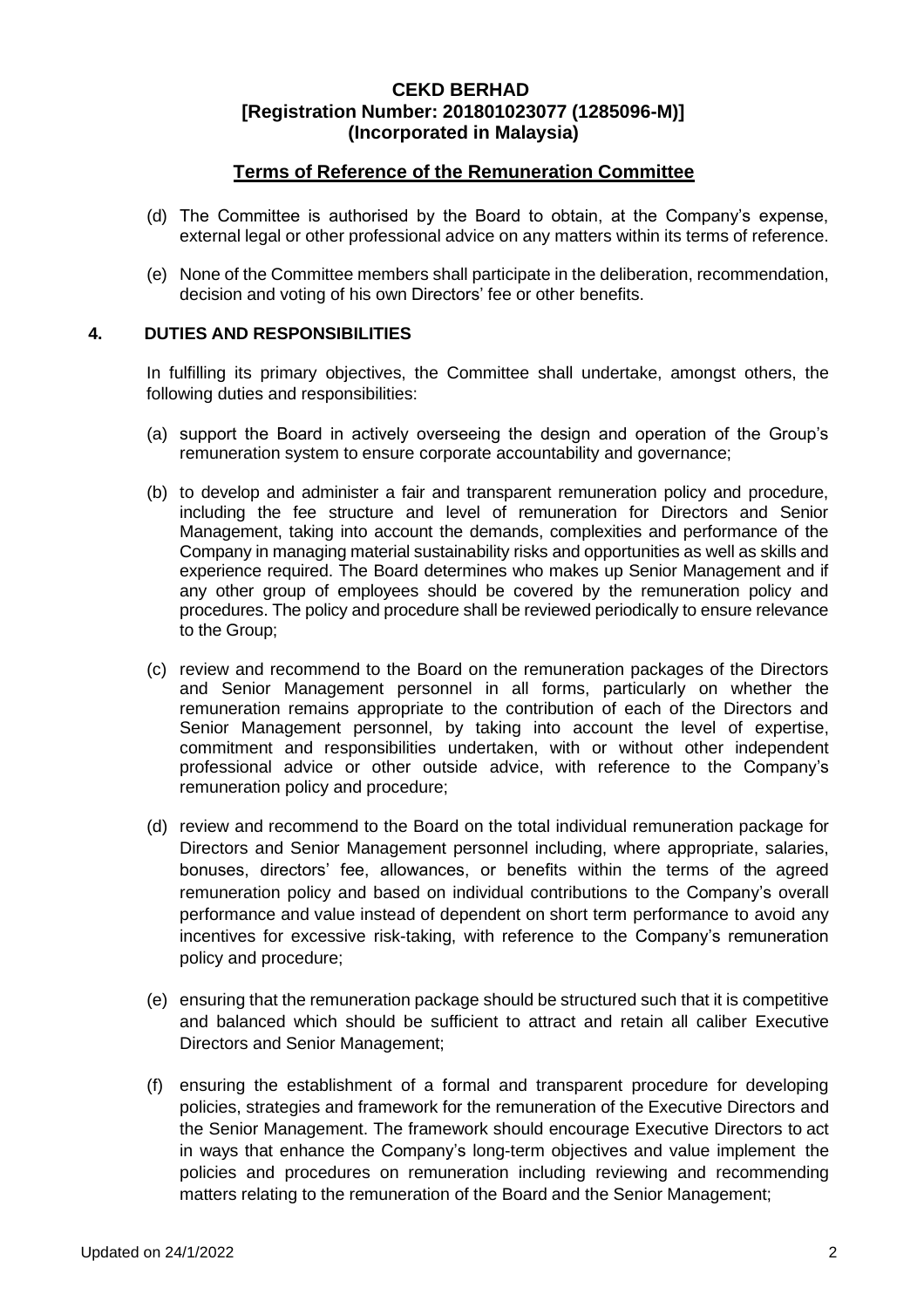# **Terms of Reference of the Remuneration Committee**

- (g) when recommending the fee and other benefits for the Independent Directors, the Remuneration Committee shall ensure it does not conflict with the Independent Directors' obligation to bring objectivity and independent judgment on matters discussed at Board meetings;
- (h) to act in line with the directions of the Board;
- (i) to consider and examine such other matters as the Remuneration Committee considers appropriate;
- (j) the Committee may draw advice and enlist the professional services of expert; and
- (k) to carry out such other functions or assignments as may be delegated by the Board from time to time in the area of remuneration of Directors and/or Senior Management.

## **5. MEETINGS OF THE COMMITTEE**

- (a) The Committee shall meet together at least once a year or more frequently as deemed necessary.
- (b) In the event the elected Chairman is not able to attend a meeting, a member of the Committee shall be nominated as Chairman for the meeting. The nominated Chairman shall be an Independent Non-Executive Director.
- (c) Any question arising at any meeting of the Committee shall be decided by a majority of votes, each member of the Committee having one (1) vote and a determination by a majority of the members of the Committee shall for all purposes be deemed a determination of the members of the Committee.
- (d) The Committee may invite any Board member or any member of management or any employee of the Company who the Committee thinks fit to attend its meetings to assist and to provide insights, particularly on considerations relating to the performance of the company and/or any pertinent information as necessary.
- (e) The Company must ensure that other Directors and employees attend any particular Committee meeting only at the Committee's invitation, specific to the relevant meeting.
- (f) The Committee may participate in a meeting of the Committee by means of conference telephone, conference videophone or any similar or other communication equipment of which all persons participating in the meeting can hear each other. Such participation in a meeting shall constitute presence in person at such meeting.
- (g) A resolution in writing signed or approved by facsimile, letter, telegram, telex or telefax or other written electronic communications by a majority of the members of the Committee and who are sufficient to form a quorum, shall be as valid and effectual as if it had been passed at a meeting of the Committee duly called and constituted. All such resolutions shall be described as "Committee Members' Resolutions in Writing" and shall be forwarded or otherwise delivered to the Secretary without delay,and shall be recorded by the Secretary in the Company's minute book. Any such resolution may consist of several documents in like form, each signed by one (1) or more Committee members.